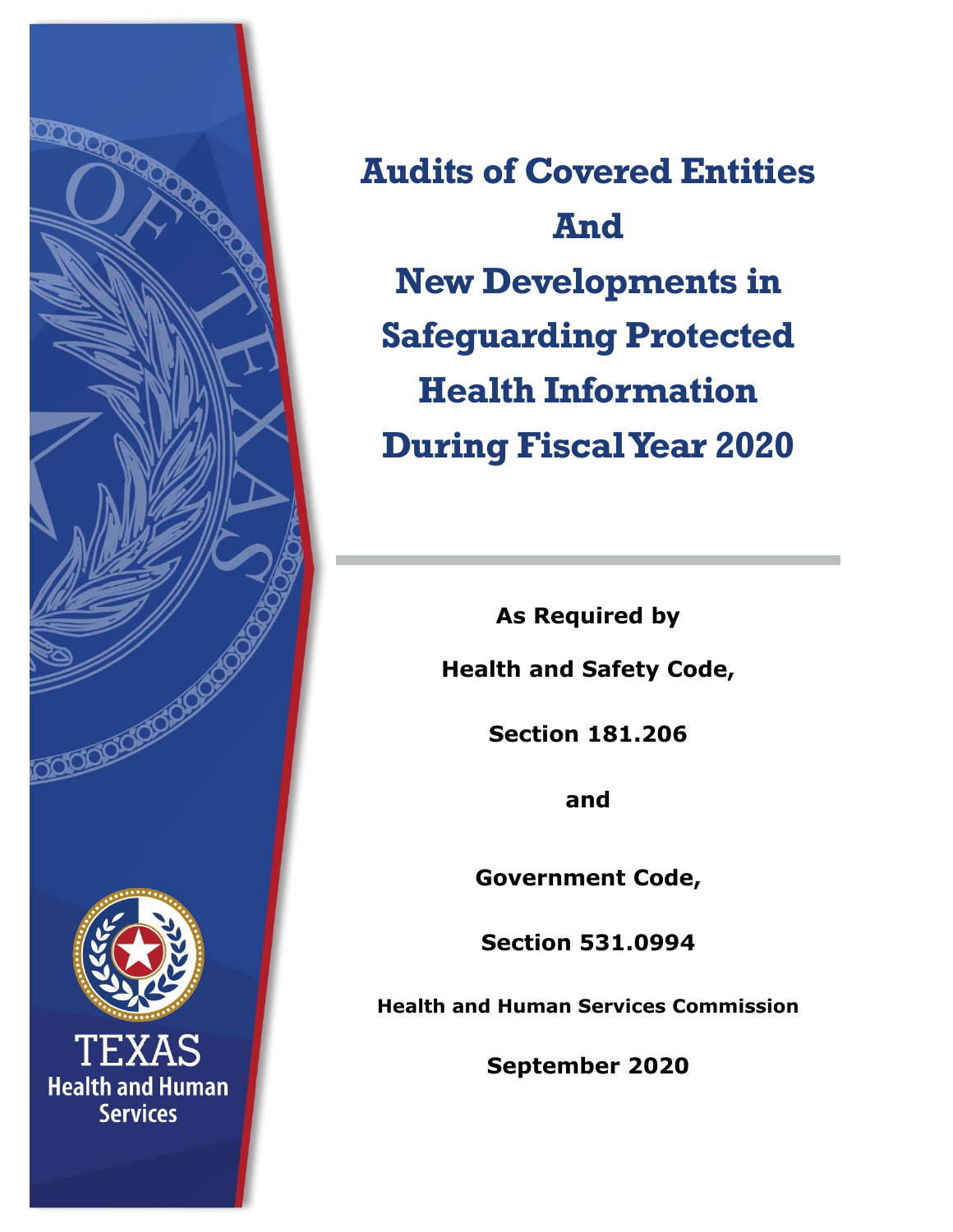# **1.Introduction**

Pursuant to House Bill 300, 82nd Legislature, Regular Session, 2011, HHSC submits this combined report on audits of covered entities and new developments in safeguarding protected health information in fiscal year 2020.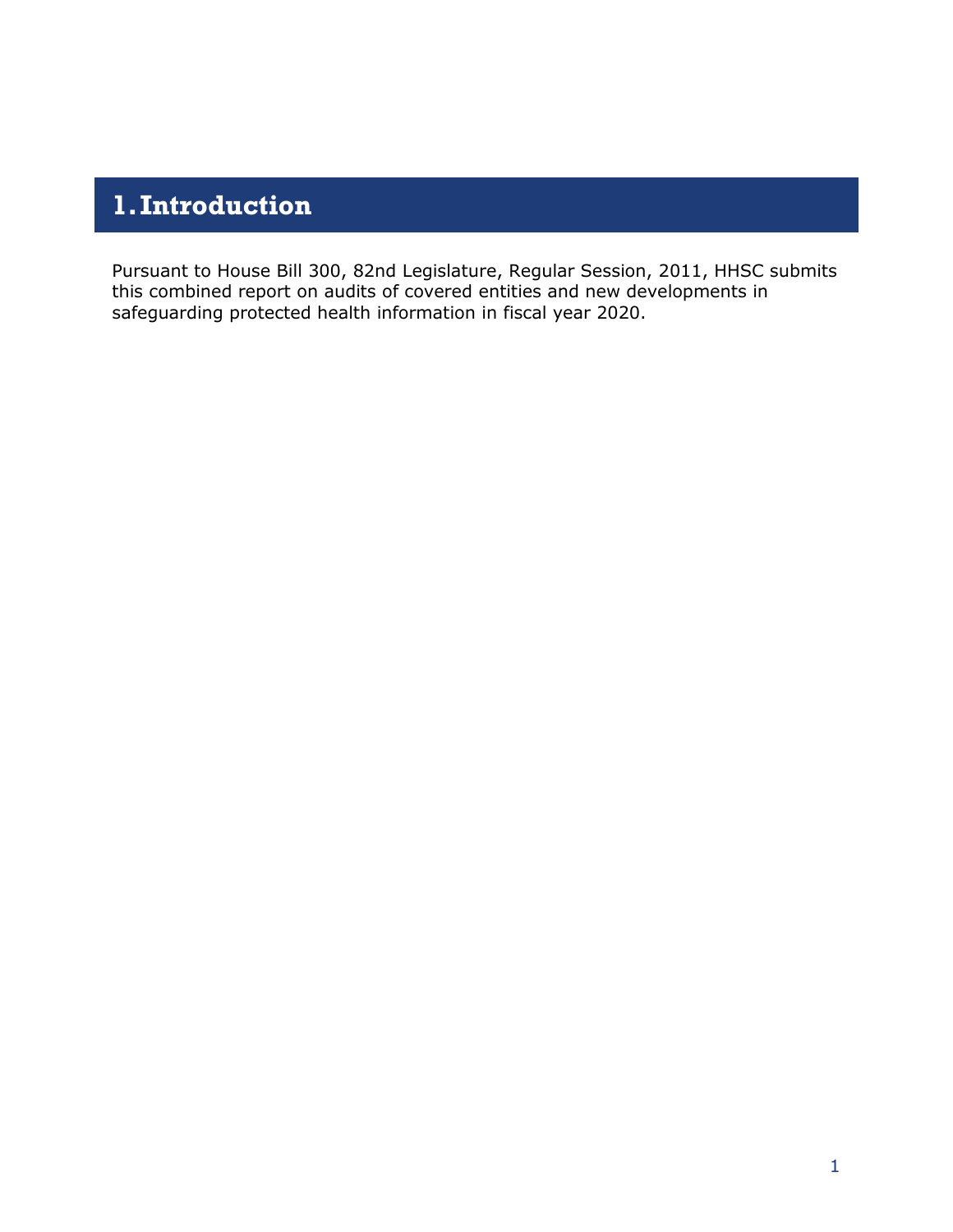## **2.Background**

House Bill 300, 82nd Legislature, Regular Session, 2011 (H.B. 300), amended Chapter 181 of the Health and Safety Code (the Texas Medical Records Privacy Act) and Chapter 531 of the Government Code.

Citing the increased adoption of electronic health record systems and the associated expansion of the electronic exchange of protected health information, H.B. 300 was intended to increase privacy and security protections under state law for protected health information. To this end, H.B. 300 required the Health and Human Services Commission (HHSC) to prepare and submit two annual reports.

The reporting requirement in Chapter 181 concerns audits of "covered entities," as that term is defined in federal law. The current text of Section 181.206 reads:

Sec. 181.206. AUDITS OF COVERED ENTITIES.

- (a) The commission, in coordination with the attorney general and the Texas Department of Insurance:
	- (1) may request that the United States secretary of health and human services conduct an audit of a covered entity, as that term is defined by 45 C.F.R. Section 160.103, in this state to determine compliance with the Health Insurance Portability and Accountability Act and Privacy Standards; and
	- (2) shall periodically monitor and review the results of audits of covered entities in this state conducted by the United States secretary of health and human services.
- (a-1) Notwithstanding Subsection (a), the commission shall also coordinate with the Texas Health Services Authority when requesting an audit or monitoring and reviewing the results of an audit under Subsection (a). This subsection expires September 1, 2021.
- (b) If the commission has evidence that a covered entity has committed violations of this chapter that are egregious and constitute a pattern or practice, the commission may:
	- (1) require the covered entity to submit to the commission the results of a risk analysis conducted by the covered entity if required by 45 C.F.R. Section  $164.308(a)(1)(ii)(A)$ ; or
	- (2) if the covered entity is licensed by a licensing agency of this state, request that the licensing agency conduct an audit of the covered entity's system to determine compliance with the provisions of this chapter.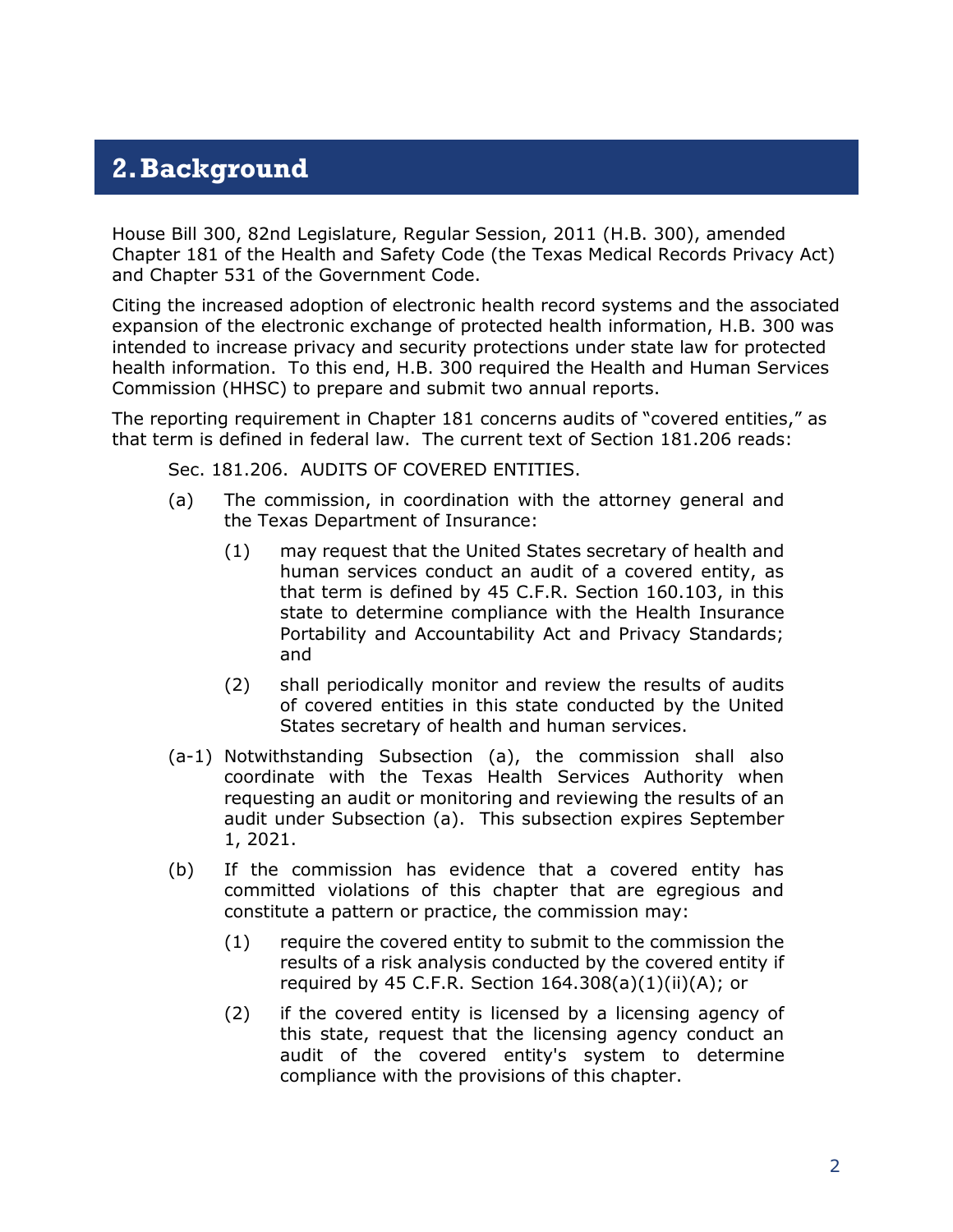(c) The commission annually shall submit to the appropriate standing committees of the senate and the house of representatives a report regarding the number of federal audits of covered entities in this state and the number of audits required under Subsection (b).

The reporting requirement in Chapter 531 of the Government Code concerns HHSC's efforts to explore and evaluate new developments in safeguarding protected health information. The current text of Section 531.0994 reads:

Sec. 531.0994. STUDY; ANNUAL REPORT.

- (a) The commission, in consultation with the Department of State Health Services, the Texas Medical Board, and the Texas Department of Insurance, shall explore and evaluate new developments in safeguarding protected health information.
- (b) Not later than December 1 each year, the commission shall report to the legislature on new developments in safeguarding protected health information and recommendations for the implementation of safeguards within the commission.

#### **3. Audits of Covered Entities**

### **Federal Audits of Covered Entities**

The U.S. Department of Health and Human Services, Office for Civil Rights (DHHS-OCR), is responsible for enforcing the Health Insurance Portability and Accountability Act (HIPAA) and federal audits of HIPAA-covered entities. DHHS-OCR does not release the identity of the entities it audits or the results of those audits.

Because DHHS-OCR does not release this information, HHSC is unable to accurately report the number of federal audits of covered entities in Texas. The only circumstance where HHSC would learn of action by DHHS-OCR is when that action involves HHSC, a health and human services system (HHS) agency, or an HHS agency's business associate doing business on behalf of the agency.

HHSC is not aware of any federal audit of HHSC, an HHS agency, or an HHS agency's business associate.

#### **State Required Audits and Security Risk Analyses by Covered Entities**

HHS system contractors are required to provide security risk assessments to HHS upon request following a privacy breach of electronic PHI to demonstrate compliance with HIPAA's administrative, physical, and technical safeguards.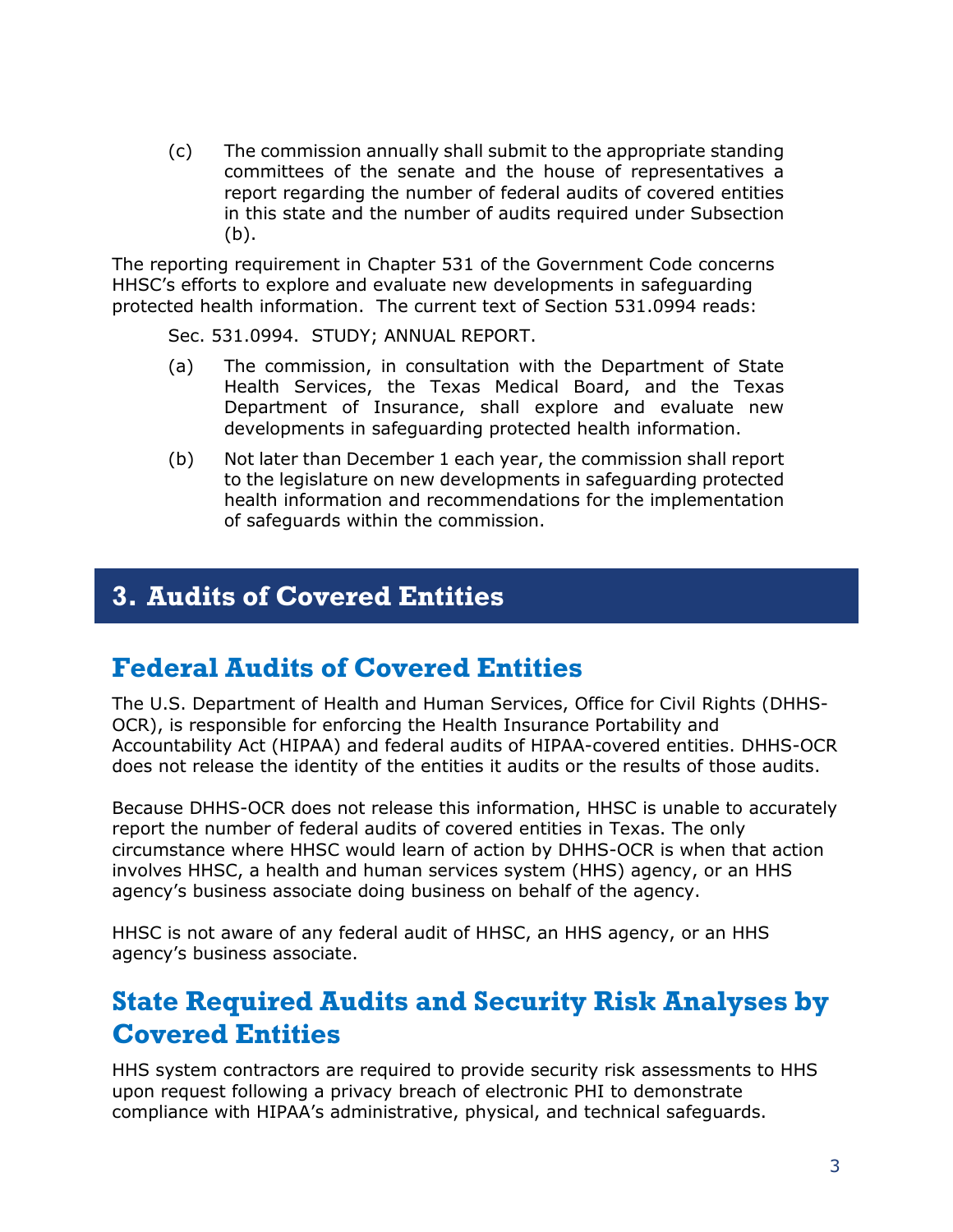In Fiscal Year 2020 there were no unauthorized releases of electronic protected health information by HHS system contractors that rose to the level of requiring a security audit. In Fiscal Year 2020 there was a ransomware attack on a subcontractor that involved HHSC client information. The attack was perpetrated on the company BRSI, a subcontractor of Accenture, the HHSC contracted administrator of Texas Medicaid & Healthcare Partnership. The number of affected Texas Medicaid & Healthcare Partnership clients notified by BRSI was 270,666. BRSI also sub-contracts for another HHSC covered entity contractor, Superior Health. The number of affected Texans notified by Superior Health was 122.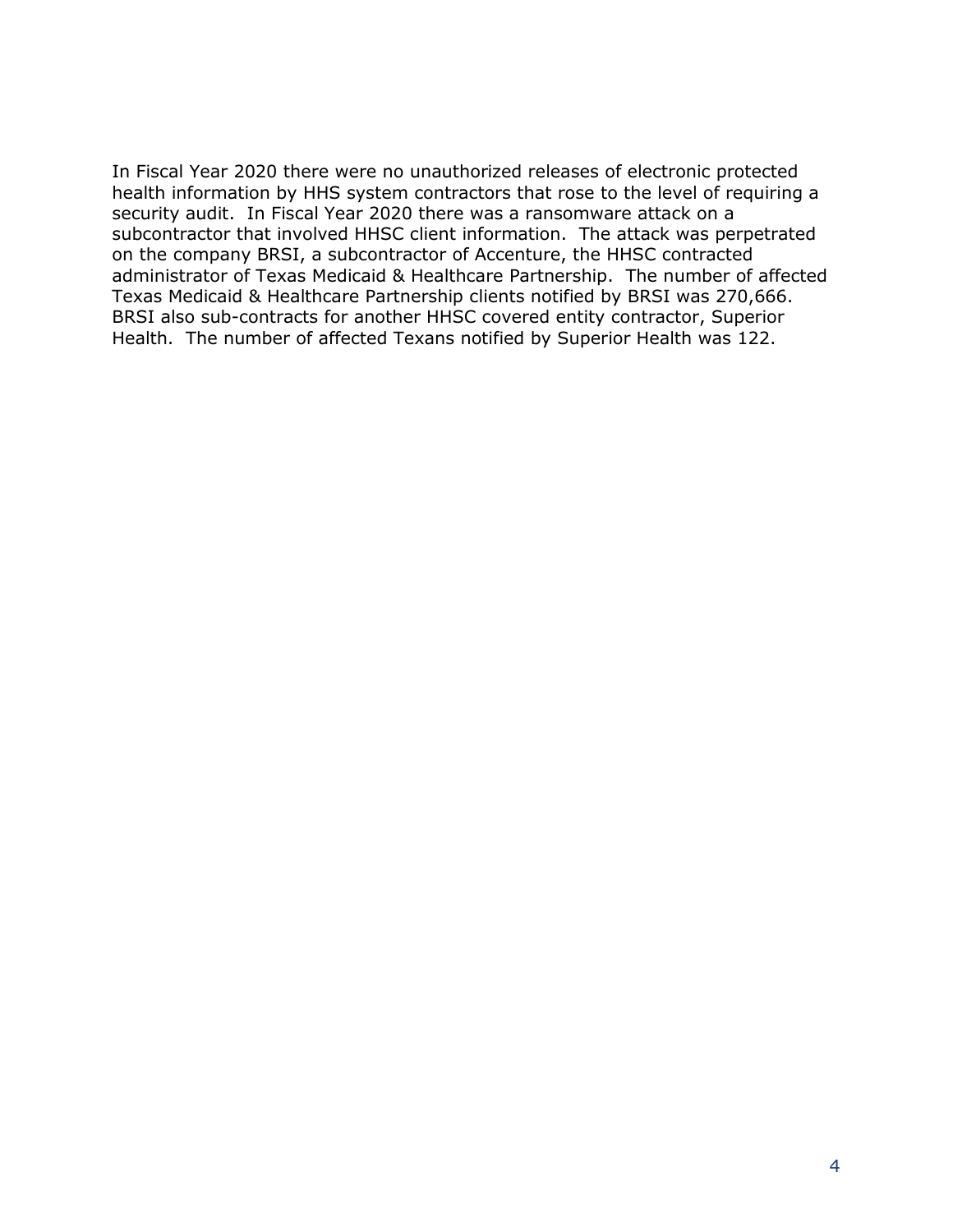#### **4.New Developments in Safeguarding Protected Health Information**

## **Changes in Federal Law and Policy**

There have been no relevant changes to HIPAA regulations or guidance in 2019. The federal enforcement arm for HIPAA, DHHS-OCR, issued a number of notices to covered entities in 2020 giving guidance for disclosures of protected health information during the COVID-19 pandemic.

#### **HHS Accomplishments and Initiatives to Improve Safeguard Activities**

In the middle of Fiscal Year 2020, HHS migrated much of its workforce to temporary teleworking status as part of the HHS system's response to the COVID-19 pandemic. HHS Information Security and the HHS Privacy Division continue to work together providing guidance, both technological and administrative, to HHS departments, divisions, units, programs and workforce.

### **Privacy Program**

The HHS Privacy Division investigates actual and suspected privacy breaches involving HHS agencies, works with program or business areas to self-assess privacy compliance and risks, evaluates compliance with federal and state privacy laws and regulations, and oversees implementation of H.B. 300.

In 2020, HHS Privacy Division continued developing its comprehensive privacy program, including compliance and monitoring programs designed to complement HHS Information Security advances and activities to safeguard PHI and other agency confidential information. These efforts included:

- Updating privacy training and obtaining permission for privacy training to be included in the mandatory annual training list.
- Collaborating with IT Security and IT system administrators to improve categorization of HHS systems that receive, create, store or transmit HHS confidential information, including PHI.
- Continuing to conduct on-site visits at the state hospitals and state supported living centers to engage and support privacy efforts at HHS facilities.
- Updating the privacy compliance program to accommodate developing programs and assist IT Security in Privacy Risk assessment for software.
- Continued review of Privacy Threat Analysis and implementing Privacy Impact Assessment Protocols.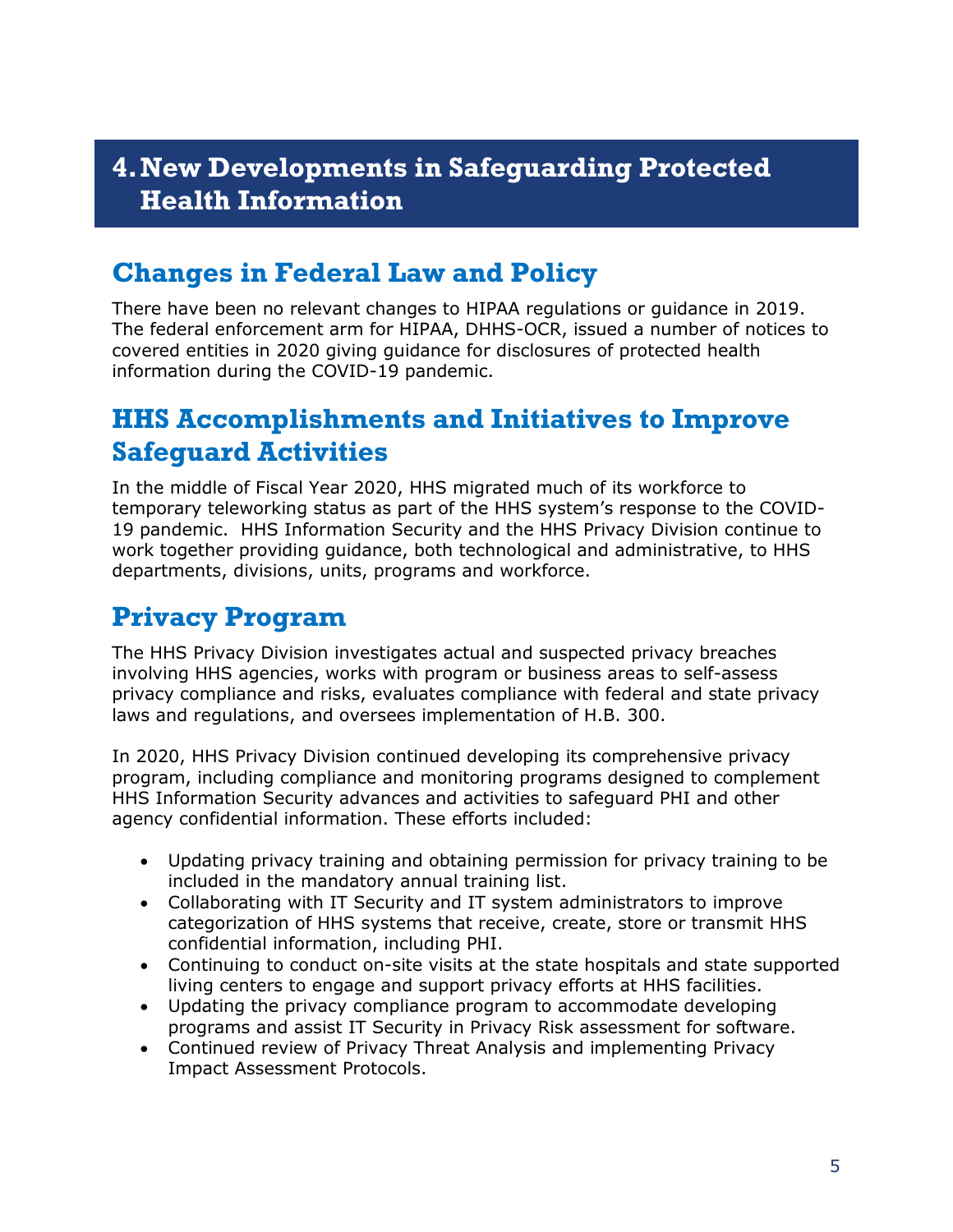## **Information Security Program**

In 2020, HHSC has improved Information Technology (IT) safeguards over PHI as follows.

- HHS IT Security has fully automated the IT Security Risk Assessment process within a nationally recognized Governance, Risk, and Compliance (GRC) solution.
- Information Security engages with all current and legacy systems within HHS. With the Legacy DADS systems they completed the inventory of all electronic equipment, data systems, and applications that contain or store ePHI and conducted a comprehensive Risk Analysis of the potential risks and vulnerabilities to the confidentiality, integrity and availability of its ePHI.
- All information system categorization is now automated
- The GRC solution is now fully implemented and is being used system-wide to establish security plans for each information system within HHS.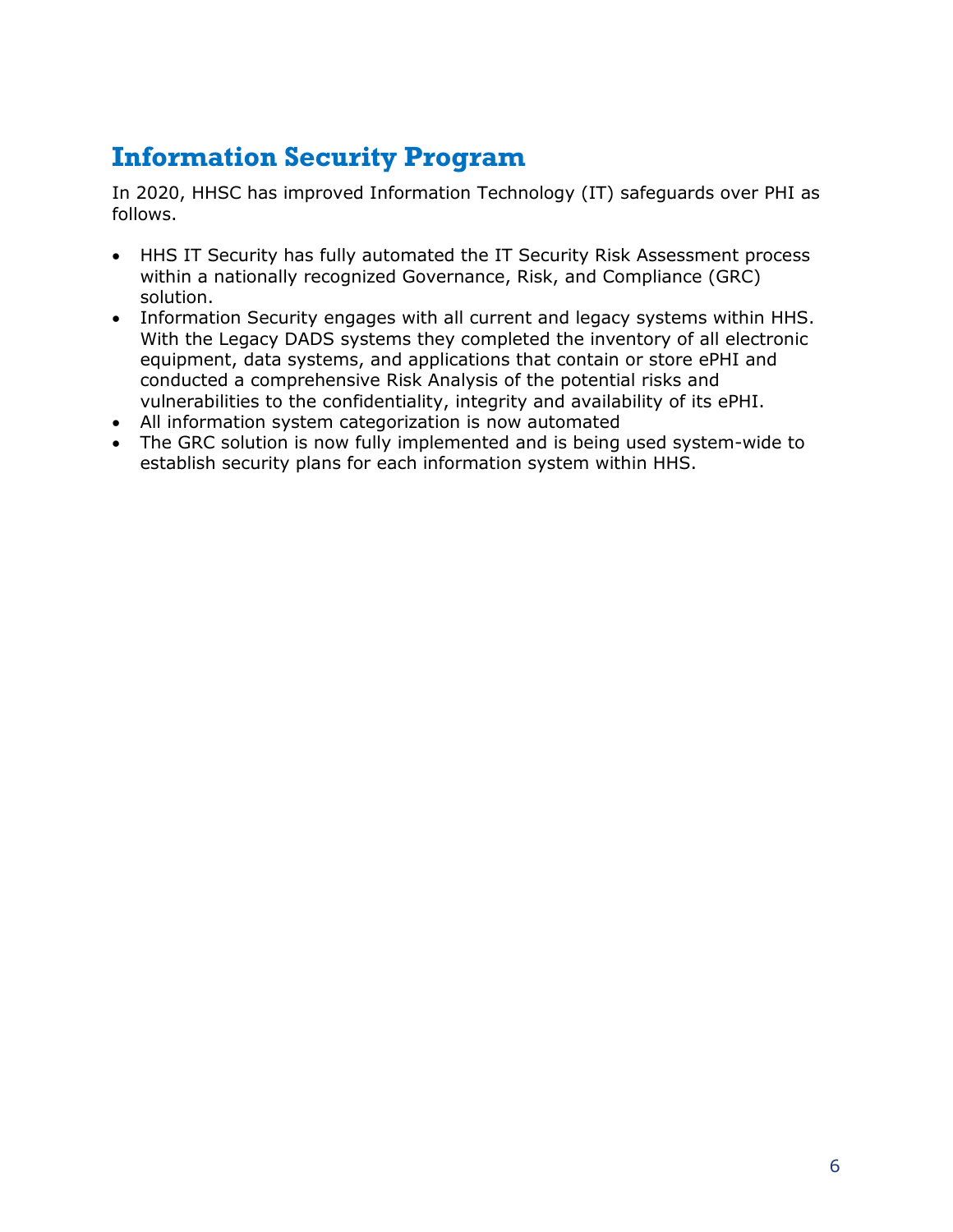## **5.Recommendations**

HHS Privacy Division recommends that HHSC continue to conduct proactive efforts, such as described in this report, to safeguard PHI within the system.